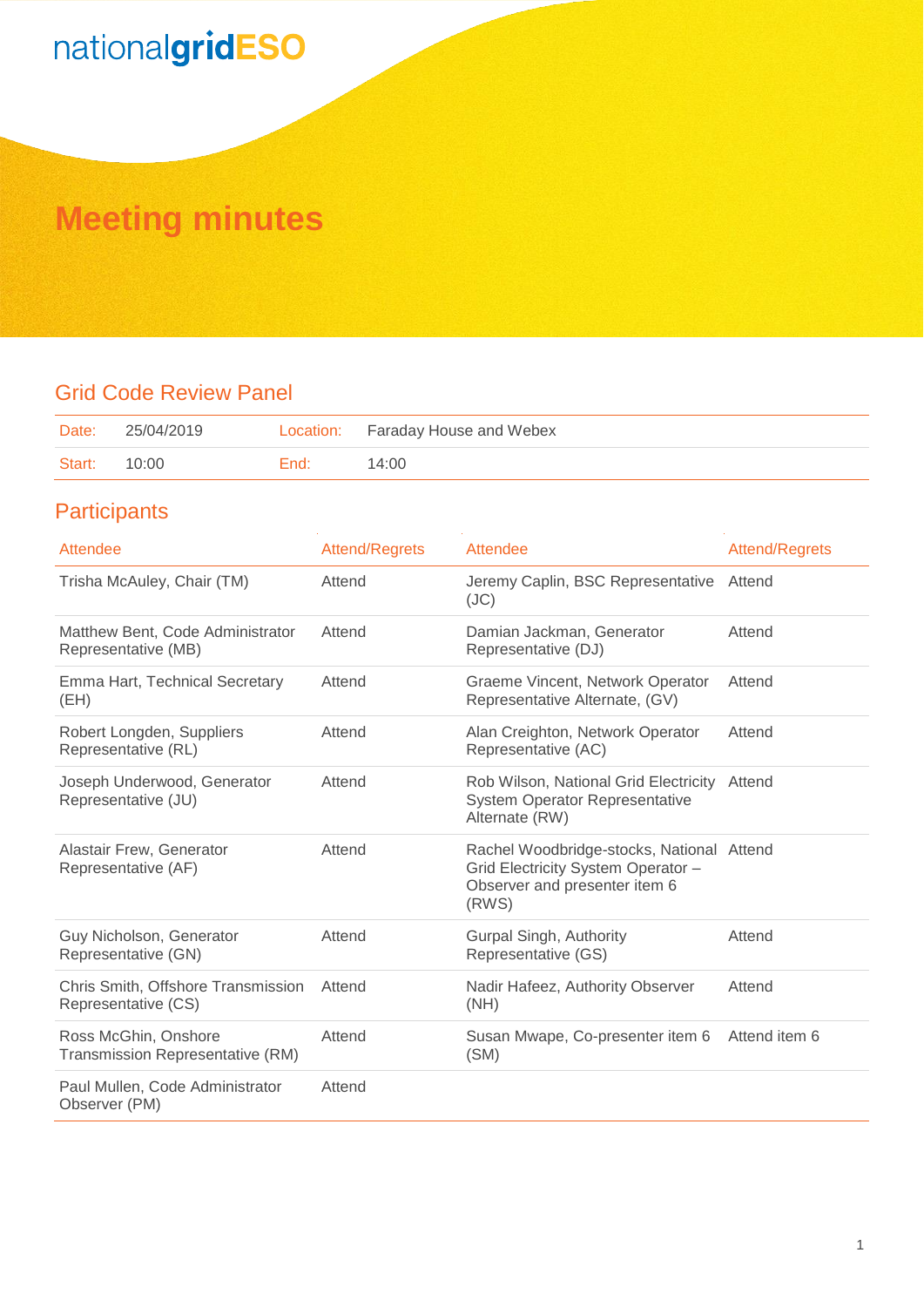## Discussion and details

#### **1. Welcome and introductions**

- 7036 TM opened the Grid Code Review Panel ('the Panel') meeting with introductions and acknowledged the advance apologies received from the following Panel members:
	- Colm Murphy (alternate Rob Wilson)
	- Steve Cox (alternate Graeme Vincent)

#### **2. Minutes of the Panel meeting held 28 March 2019**

7037 The Panel agreed that the minutes from the Panel held on 28 March 2019 are approved as a correct record of the meeting subject to minor amendments raised by AC.

#### **3. Review of the Action within Action Log**

## Action 212

- 7038 TM informed the Panel that she had discussed the responsibilities for producing legal text with the Code Administrator. TM stated that she had been advised that the Code Administrator was creating some guidance on this, which would be circulated to the Panel prior to publication.
- 7039 The Panel agreed to close action 212.

## Action 213

- 7040 MB informed the Panel that the Roles and Responsibilities document is currently being updated following<br>The feather from the Cannotics and Use of System Cade (CUSC) Medification Panel, MP stated that the feedback from the Connection and Use of System Code (CUSC) Modification Panel. MB stated that the amendments raised by the Panel have been forwarded on to be incorporated. Therefore, these will be included in the next iteration and will be forwarded to the Panel once this has been completed.
- 7041 The Panel agreed that action 213 should remain open.

### Action 214

- 7042 MB informed the Panel that work was currently ongoing in relation to the June housekeeping modification that National Grid ESO was intending to raise. MB further stated that this modification remains on track to be raised at the June Panel.
- 7043 The Panel agreed that action 214 should remain open.

## Action 219

7044 MB informed the Panel that an update would be provided in May 2019. The Panel agreed that action 219 should remain open.

Action 220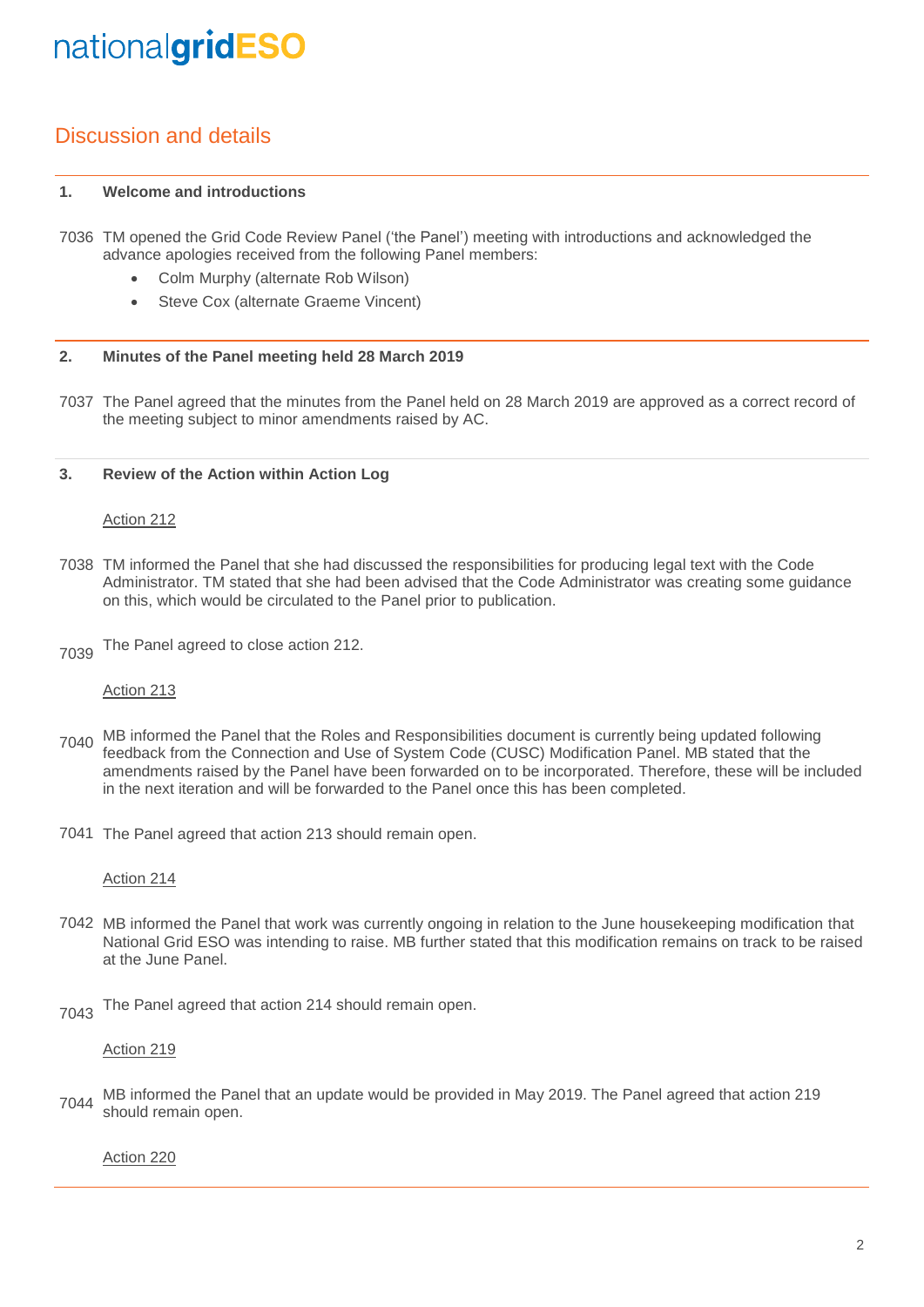7045 MB informed the Panel that an update would be provided in May 2019. The Panel agreed that action 220 should remain open.

Action 221

7046 MB informed the Panel that the CUSC Modification Panel agreed that the CUSC Critical Friend modification should proceed under the self-governance modification route with no workgroup. Therefore, the modification is currently being consulted on through the Code Administrator Consultation.

The Panel agreed to close action 221.

7047

Action 222

- 7048 MB informed the Panel that the nomination window for GC0126 was still open and therefore the first Workgroup had not yet taken place for a timetable to be discussed.
- 7049 The Panel agreed that action 222 should remain open.

### Action 223

- 7050 MB informed the Panel that this action had yet to be progressed due to quoracy with GC0103.
- 7051 RW informed the Panel that historically the Panel had felt that a technical chair was required for this workgroup. However, Greg Heavens, the current technical chair will be transferring to National Grid Electricity Transmission Owner. Therefore, he has had to stand down as the technical chair for this modification as otherwise his position may be compromised.
- The Panel discussed whether they were content for the Code Administrator to now chair this modification or<br>The Panel agreed that for the next would have liked another technical chair appointed. The Panel agreed that for th whether they would have liked another technical chair appointed. The Panel agreed that for the next workgroup the Code Administrator should chair the workgroup. The Panel agreed to keep this under review.
- 7053 The Panel agreed that action 223 should remain open.

### Action 224

7054 AC confirmed that he had raised awareness of the GC0103 modification with appropriate network users. The Panel agreed to close action 224.

### Action 225

7055 MB confirmed that the blockers table had been updated to reflect the number of extension requests each modification has had. The Panel agreed to close action 225.

## Action 226

7056 MB confirmed that the commentary in relation to GC0105 had been removed from the prioritisation stack. The Panel agreed to close action 226.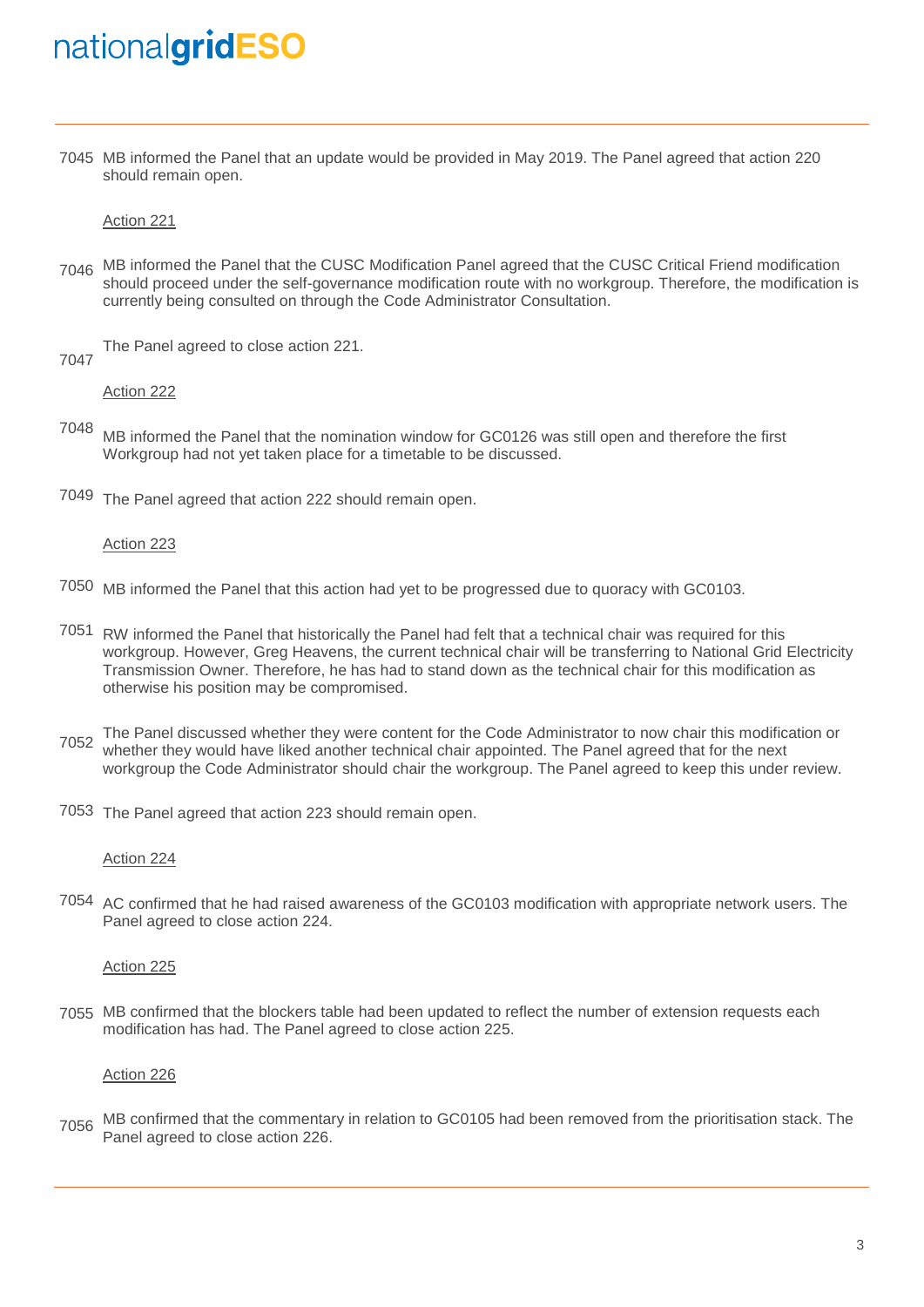Actions 227 and 228

- 7057 MB stated that following on from the discussion at the last Panel in relation to holding Panel meetings in alternative locations, JU stated that unfortunately he was unable to host the July Panel due to room availability. However, MB confirmed that JC has offered to host the July Panel in London at Elexon's offices and DJ has offered to host October's Panel meeting in Glasgow at SSE's offices.
- 7058 TM thanked both JU for investigating whether he could host the July Panel meeting in London and JC and DJ for agreeing to host the July and October Panel meetings respectively.

The Panel agreed to close actions 227 and 228.

7059

Action 229

7060 MB confirmed that he had previously circulated the G5/5 email to the Panel. The Panel agreed to close action 229.

Action 230

7061 MB confirmed that he had previously circulated the Code Administrator Code of Practice Forum email to the Panel. The Panel agreed to close action 230.

#### **4. Chairs Update**

7062 TM informed the Panel that she had no update to provide.

#### **5. Authority Decisions**

- 7063 GS informed the Panel that GC0114 is currently with the Authority for decision. GS stated that it is estimated that a decision will be issued in approximately three weeks (on or around 17 May 2019).
- 7064 GS informed the Panel that GC0118 is currently with the Authority and a decision is likely to be issued no later than 26 April 2019.

#### **6. New Modification**

#### GC0127: EU Code Restoration – Requirements resulting from System Defence Plan

- 7065 RWS presented the GC0127 modification proposal to the Panel.
- 7066 RW informed the Panel that the European Emergency and Restoration Code (the E & R Code) requires the ESO to have in place a System Defence Plan. There are requirements on users in the System Defence Plan that are not currently in Grid Code but they need to be implemented in Grid Code by 18 December 2019.
- 7067 AF stated that the E & R Code stated that he believes there is a one year implementation period from the point<br>This people to be users and so ust be in not sures of spusne beying resoluted such petitiestics. This peop of notification to users and as yet he is not aware of anyone having received such notification. This needs to be checked.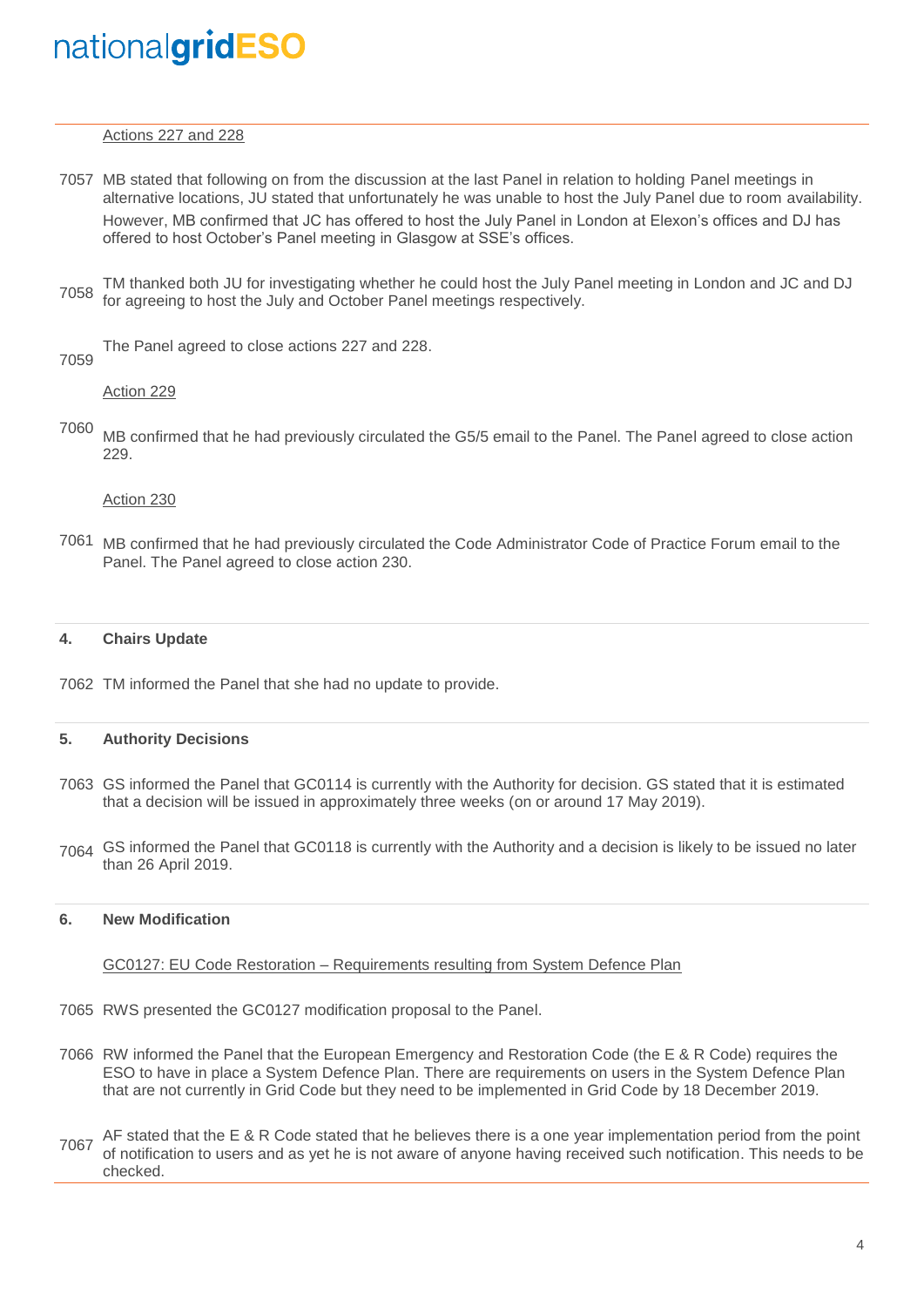- 7068 DJ stated that the modification is looking to place the obligations on Significant Grid Users (SGUs) but not clear which parties are SGUs and no list of SGUs has been published. GV sought clarity on whether all energy storage Users would be captured by this Modification or it was only for energy storage Users who are an SGU.
- 7069 CS added whether ESO should specify who the SGUs and stated that this would ensure clarity to industry in<br>The solution to who is imported CS also stated that the Code Administrator peods to engage with these effected relation to who is impacted. GS also stated that the Code Administrator needs to engage with those affected. CS also stated that the Code Administrator needs to be proactive in getting the right composition of participants for the Workgroup. AC stated that it would be helpful to provide further clarity about who is impacted by this modification and update the front page of the proposal form to provide clarity about who is impacted to help industry. This will help identify relevant potential Workgroup members.
- 7070 RWS informed the Panel that her view is that this modification should follow the standard governance route with a Workgroup.
- 7071 insufficient time to deal with any issues that may arise. Given this, the modification Final Modification Report GS raised concern about the 18 December 2019 compliance date. GS stated that in his view there was needs to be clear at the point it is submitted to Ofgem for decision due to the compliance deadline.
- 7072 RWS stated that the intention is that all the necessary work required by the National Grid Electricity System Operator (ESO) will have been completed prior to the first Workgroup. The Workgroup is there to sense check it and highlight any issues or things that may have been missed.
- 7073 want everyone to have the same trigger frequencies. AF stated that he was anticipating that the Electricity AF stated that the trigger frequencies need to be considered as the Electricity System Operator is unlikely to System Operator will provide active instructions on trigger relay settings.
- 7074 SM highlighted that there may be some changes that may need to be raised in relation to the Distribution Code.
- 7075 RW stated that the first workgroup meeting needs to have these issues resolved.
- 7076 SM informed the Panel that the SGU criteria has been published. SM stated that the criteria is contained within Appendix A of the System Defence Plan. CS responded that industry has not read the System Defence Plan or knows where the criteria is set out.

**ACTION 231:** RWS to explore whether a Distribution Code modification is required and whether or not all energy storage users are affected or it is just SGUs.

**ACTION 232:** RWS to update the front page of the modification form to provide further clarity in relation to affected users including whether all storage users are affected or just SGUs.

**ACTION 233:** Code Administrator to ensure that the correct impacted parties are contacted as part of email request for Nominations and invited to join the Workgroup.

**ACTION 234:** RWS to assess whether there are any Distribution Code overlaps to ensure cross code impacts are highlighted and a pragmatic solution is found.

7077 AF queried whether there will be a consequential CUSC modification raised to deal with costs and payments to cover imbalance caused by activation of the triggered frequency response.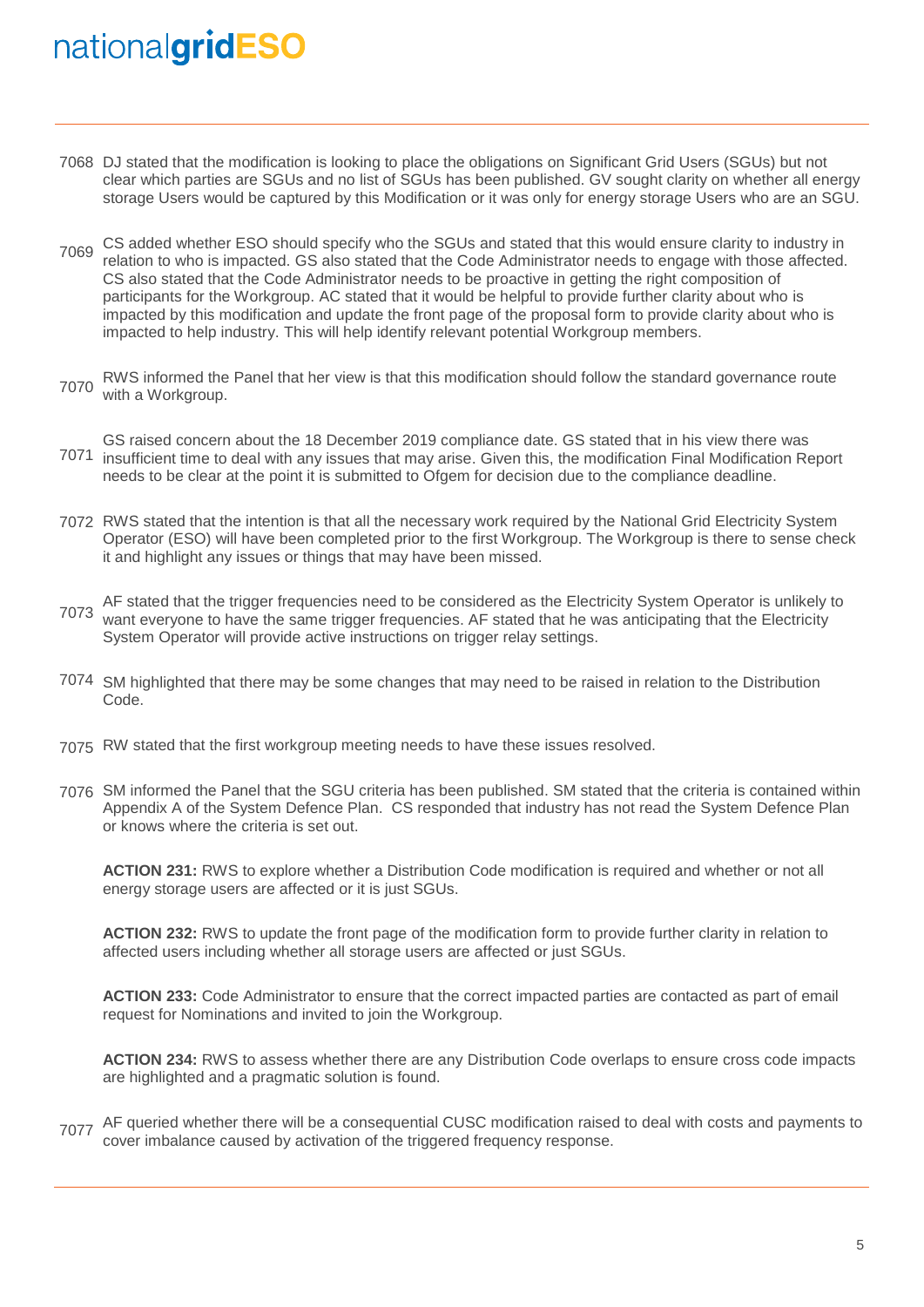**ACTION 235:** RWS to consider whether a consequential CUSC modification will be required in relation to the System Defence Plan.

- 7079 The Panel agreed that GC0127 modification does not meet the self-governance criteria and should follow the standard governance process. The Panel agreed there should be a workgroup to consider this modification.
- 7080 The Panel set the Terms of Reference for the GC0127 Workgroup.
- 7081 RW stated that he would like to attend the first Workgroup meeting and will consider the content of the Terms of Reference. RW stated that he may wish to amend the Terms of Reference at the next Panel meeting.

7082 The Workgroup report will return to the Panel on 30 July 2019. MB informed the Panel that the first Workgroup will likely take place at the end May 2019 or early June 2019.

GC0128: EU Code Emergency and Restoration – requirements resulting from System Restoration Plan

- 7083 Code (the E & R Code) requires the ESO to have in place a System Restoration Defence Plan. There are RWS introduced GC0128 to the Panel. RW informed the Panel that the European Emergency and Restoration requirements on users in the System Restoration Plan that are not currently in Grid Code but they need to be implemented in Grid Code by 18 December 2019
- 7084 DJ queried how a Generator could be expected to undertake the duties of a Frequency Leader as they did not have access to knowledge of demand or potential other connections. AF stated he believed that the proposed modification whilst it could be interpreted as being aimed at Generators was actual aimed at Scottish TOs although this was not clear, but was not sure the Frequency Leader change should be in the Grid Code as it does not apply to TOs. GN stated that Blackstart arrangements for Generator are in contracts which are not publicly available and asked if these were to be made available to the workgroup for them to consider how Frequency Leader requirements were being met. AF reiterated that he did not believe a Generator could a Frequency Leader as EU regulation in this area are dealing with a European situation where an island is formed with number of TSOs and one of the TSOs would be appointed as Frequency Leader to control the island. It was agreed to make one to the workgroup Terms of Reference the identification of who could be a Frequency Leader.
- 7085 RWS acknowledged that the same issues and actions in relation to GC0127 apply to GC0128.
- 7086 GV queried whether Article 48 was covered by this modification and if not whether Article 48 is being dealt with elsewhere? SM stated that this modification will not address Article 48 as stated in the proposal form.

**ACTION 236:** RWS agreed to clarify whether Article 48 is being dealt with elsewhere after reviewing the code mapping.

- 7087 The Panel agreed that GC0128 should follow the standard governance route with a Workgroup.
- 7088 The Panel discussed GC0128 Terms of Reference.

7089 The Panel agreed that the Workgroup report should return to the Panel on 30 July 2019.

## **7. In Flight Modification Updates**

GC0125: EU Code Emergency & Restoration: Black Start testing requirements for Interconnectors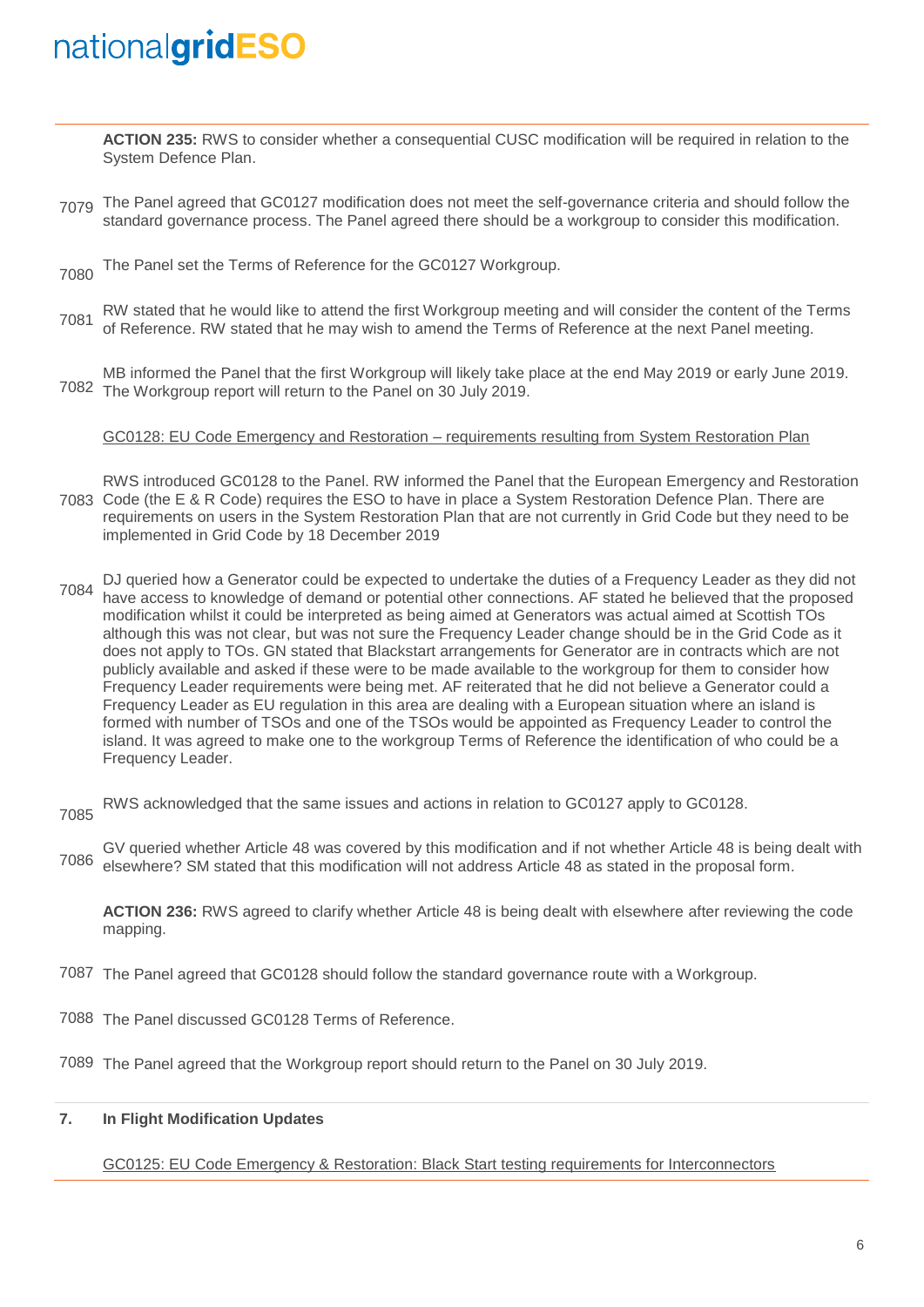7090 MB informed the Panel that the nomination window for GC0125 was still open and closes on 26 April 2019. MB further stated that the Workgroup was quorate and the first meeting is planned for 9 May 2019.

GC0123: Clarifying references to NGET and Relevant Transmission Licensees

7091 MB informed the Panel that the nomination window for GC0123 was still open and closes on 26 April 2019. At present this Workgroup is currently not quorate and therefore the first Workgroup scheduled on 8 May 2019 may not go ahead. MB asked the Panel to support the modification and encourage industry participation. *Post Meeting Note: confirmed 1 May that GC0123 is not quorate and the 8 May meeting will not go ahead. Nominations window will be extended.*

GC0109: The open, transparent, nondiscriminatory and timely publication of the various GB electricity Warnings or Notices or Alerts or Declarations or Instructions or Directions etc., issued by or to the Network Operator(s).

7092 Workgroup is currently on track to submit the Workgroup report to Panel on 29 August 2019. MB informed the Panel that the last Workgroup meeting took place on 27 March 2019. MB confirmed that the

GC0103: Introduction of Harmonised Applicable Electrical Standards

7093 MB informed the Panel that the last planned Workgroup did not meet the minimum quoracy of five Workgroup members and therefore was cancelled. The next Workgroup meeting is scheduled for 17 May 2019.

GC0107 - The open, transparent, non-discriminatory and timely publication of the generic and/ or PGM specific values required to be specified by the relevant TSO(s) and / or relevant system operator et al., in accordance with the RFG.

GC0113 - The open, transparent, non-discriminatory and timely publication of the generic and user specific values required to be specified by the relevant TSO(s) and / or relevant system operator et al., in accordance with the DCC.

7094 MB informed the Panel that the Workgroup is continuing to progress actions to help form the solution. MB informed the Panel that the next Workgroup meeting is scheduled for 13 May 2019.

GC0117: Improving transparency and consistency of access arrangements across GB by the creation of a pan-GB commonality of PGM requirements.

7095 MB informed the Panel that the Workgroup is developing the solution. MB stated that there is currently work ongoing with the ENA and in relation to open networks to help progress the modification.

## GC0105: System Incidents Reporting

- 7096 vote. EH explained that there are five Workgroup members and in order to vote there is a need to have all five EH informed the Panel that the Workgroup was struggling to meet quoracy to finalise the modification and participate. EH stated that she had requested availability up to the end of May but there were no suitable dates available. EH therefore requested that the Panel consider a request for a one month extension to allow the Workgroup to meet and vote.
- 7097 The Panel agreed to a one month timetable extension.

**ACTION 237:** Code Administrator to check whether alternates can vote in place of the Workgroup member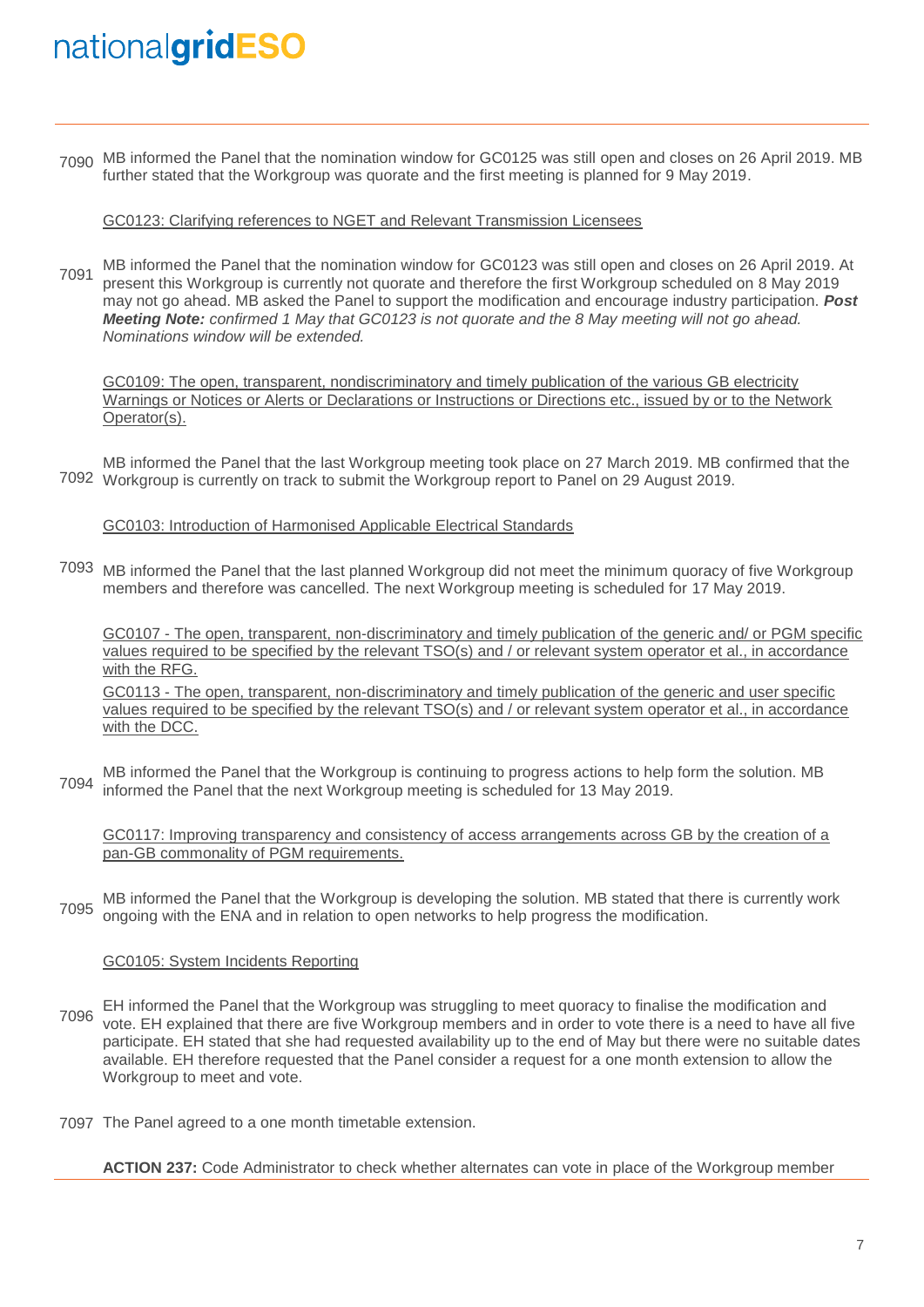e.g. in the event a Workgroup member becomes ill.

GC0126: Implementing Profiled Stable Import and Export Limits, and reversing unimplemented aspects of GC0068

7098 present this Workgroup is currently not quorate and therefore the first Workgroup scheduled on 9 May 2019 MB informed the Panel that the nomination window for GC0126 was still open and closes on 26 April 2019. At may not go ahead. MB asked the Panel to support the modification and encourage industry participation. *Post Meeting Note: confirmed 30 April that GC0126 is not quorate and this item will not be covered at 9 May meeting. Next steps to be communicated.*

#### **8. Discussion on Prioritisation**

- 7099 The Panel agreed with the current prioritisation of existing modifications. The Panel considered the prioritisation of GC0127 and GC0128.
- 7100 JU stated that he believed that given the compliance deadline on both GC0127 and GC0128, these modifications should sit at the top of the stack with GC0125.
- 7101 AF stated that as GC0127 will affect the greatest number of industry participants, it should be the top of the prioritisation stack.
- 7102 The Panel agreed that the Prioritisation stack should be changed to the following: GC0127 at the top of the stack, followed by GC0125 and then GC0128.
- 7103 GS stated that he supported these modifications being progressed together and sitting as the priority for industry and the Code Administrator.

#### **9. GC0121 and Brexit Update**

- 7104 GS updated the Panel in relation to Ofgem's view of GC0121.
- 7105 GS stated that following the extension to Article 50, for the purpose of GC0121 the preparation should now focus on 31 October 2019. In the event of a no deal, Ofgem will publish their decision on the January 2019 Statutory Consultation with the changes taking effect 56 days later. In the interim, Ofgem will keep their proposed changes under review to identify if further consequential changes must be made or an inoperability arises.
- 7106 GS stated that they expect the Code Administrators and industry parties to keep the requirements for consequential 'no deal' code changes under review to ensure they are fit for purpose and can be made as close to exit day as is practicable. If an inoperability arises, Ofgem will strive to take a pragmatic approach and work with industry parties to address any unforeseen issues. If the proposed Withdrawal Agreement is agreed, Ofgem's working assumption is that changes to licence and code will not be required during the implementation period. However, GS stated that Ofgem expect Code Administrators to keep their respective codes under review and inform them in the event they identify any changes required for the transition period.
- 7107 MB informed the Panel that in relation to GC0121, the Governance Rules state that once Draft Final Modification Report is published it must go to the next Panel meeting for vote. Therefore, it is intended that the modification be put on hold until such time as it may be required to progress.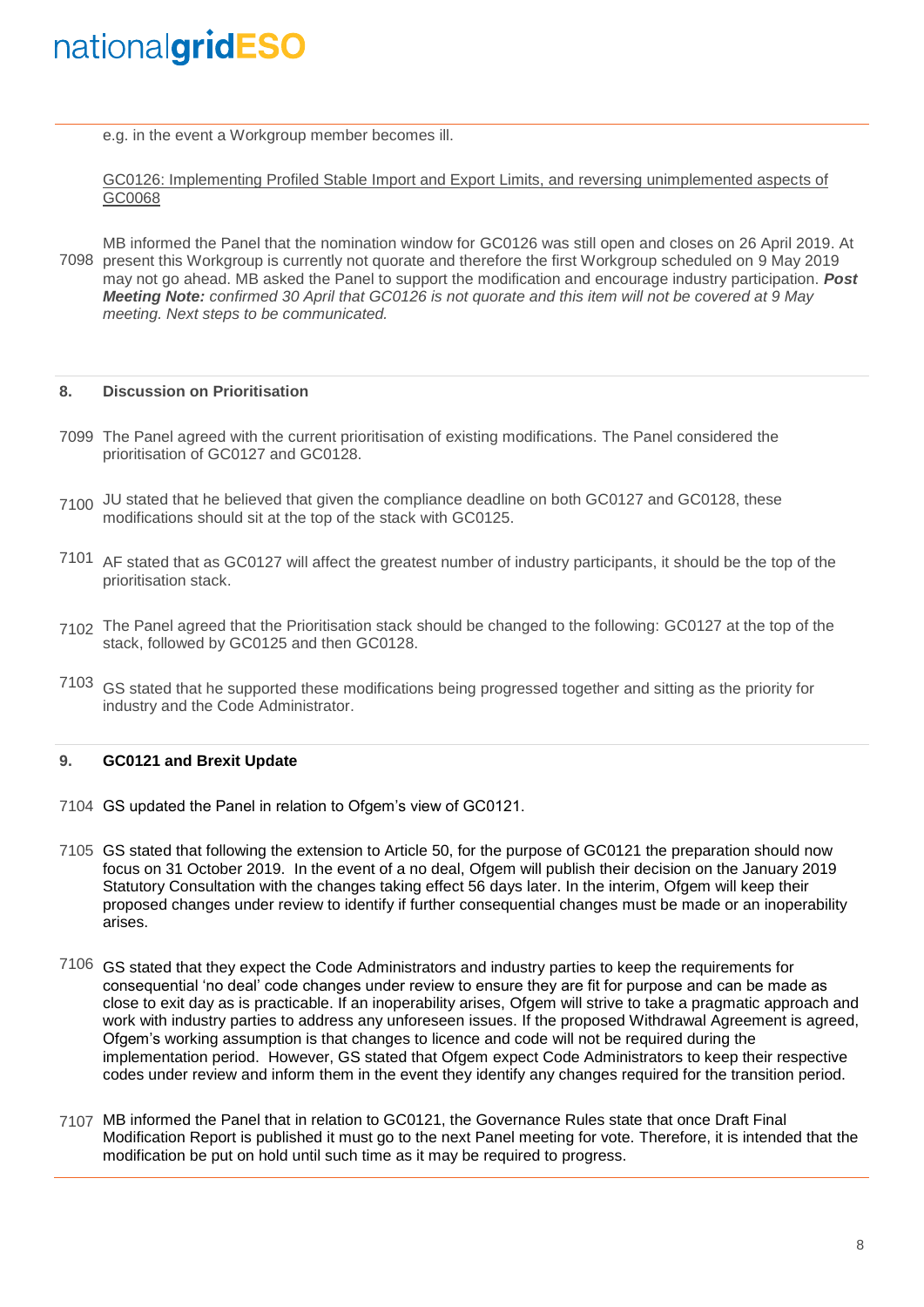- 7108 AF queried what would happen to active modifications that may be implemented into the Grid Code. EH confirmed that the Code Administrator will keep all pending changes under review.
- 7109 RW stated that GC0121 is only dealing with a no deal scenario so it may not be required.

#### **10. Workgroup Reports**

### GC0096: Energy Storage

- 7110 MB introduced the modification slides to the Panel.
- 7111 MB informed the Panel that AF had raised a number of points in relation to the legal text.
- 7112 MB informed the Panel that under the Governance Rules there were three options available to the Panel:
	- the Panel had the option to refer the modification back to the Workgroup and set new terms of reference;
	- the Panel may discharge the Workgroup as having met their terms of reference and therefore the modification will proceed to the Code Administrator Consultation; or
	- The Panel may choose to take an alternative course of action
- 7113 MB recommended that the Panel choose an alternative course of action. This proposal was to recirculate the legal text with the proposed amendments to the Workgroup and see whether there are any objections. Subject to no objections being raised by the Workgroup, GC0096 will proceed to the Code Administrator Consultation. In the event of an objection, the modification will be referred back to the Panel.
- 7114 RW stated that he supported the recommended approach as it seemed proportionate.
- 7115 The Panel agreed with the Code Administrators recommendation and agreed that the Workgroup had met its Terms of Reference. Subject to any Workgroup Member objections to the proposed amendments to the legal text, GC0096 will proceed to the Code Administrator Consultation.

**ACTION 238:** Code Administrator to circulate the GC0096 legal text to the Workgroup for a period of 5 working days. Subject to no objections being received, GC0096 should proceed to Code Administrator Consultation. In the event that an objection is received, GC0096 will be brought back to the Panel on 30 May Panel.

7116 CS queried the practical application of GC0096 in a specific scenario. MB requested that CS put the scenario in writing and ask National ESO to respond. RW agreed that the ESO could respond to the query. *Post Meeting Note: CS sent the scenario on 25 April 2019*

**ACTION 239:** CS to send GC0096 scenario (*Post Meeting Note: CS sent the scenario on 25 April 2019)* and RW to respond on behalf of ESO.

#### **11. Draft Final Modification Reports (DFMR)**

7117 There were no draft final modification reports or draft self-governance reports to discuss.

### **12. Reports to the Authority**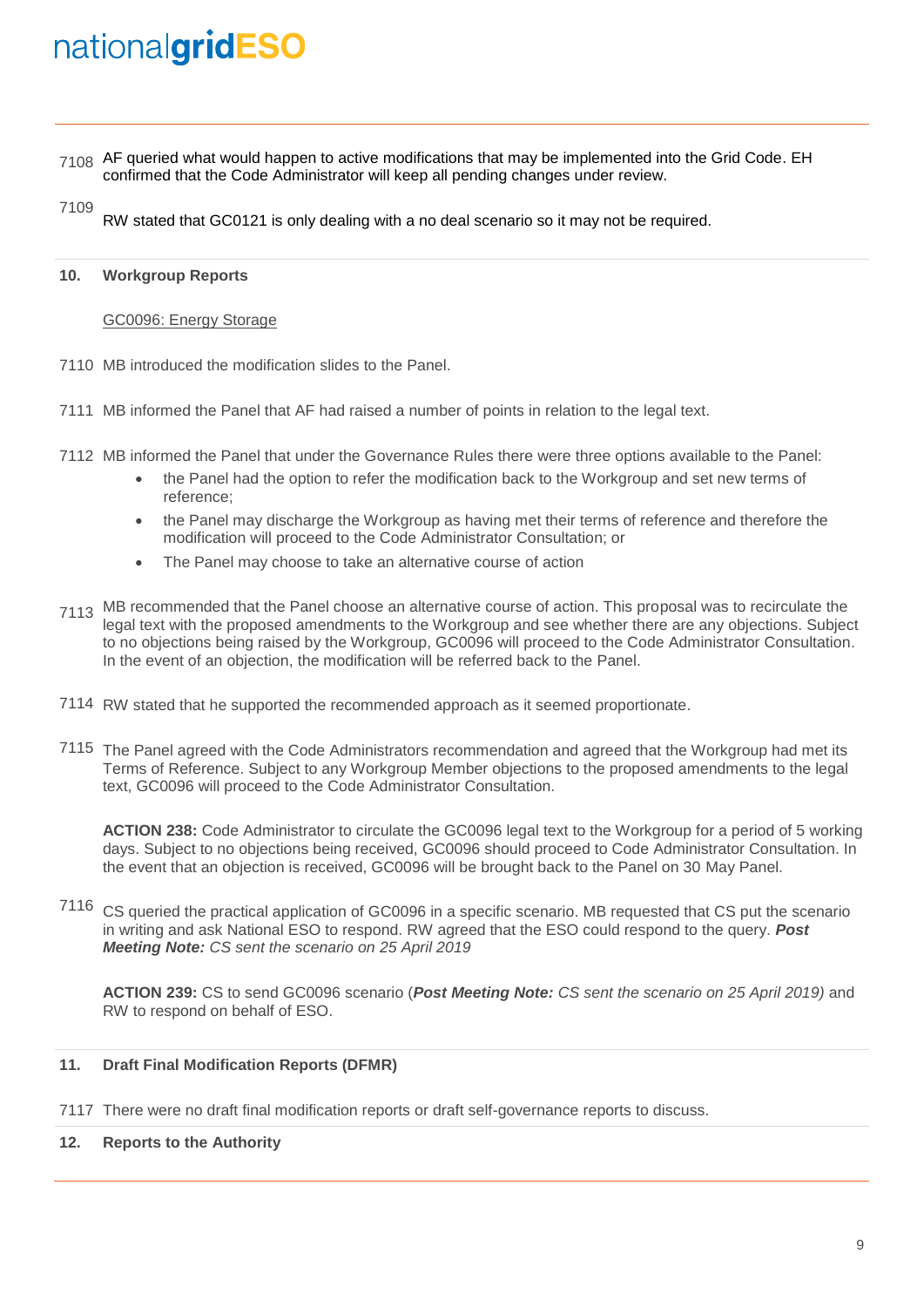## 7118 There were no reports sent to the Authority

#### **13. Implementation Updates**

7119 MB informed the Panel that the modifications relating to legal separation, GC0112, GC0120 and GC0122, were implemented.

#### **14. Electrical Standards**

### Communications Standards

7120 he was still waiting on internal colleagues to resolve some of the issues raised. RW stated that he was RW stated that he had received some comments on the communications standards document. RW stated that proposing that once the issues are resolved and the changes incorporated, the communications standards document should go out to consultation.

7121 retrospectively applied. However, communications standards are a bit different as it is a standard that will CS queried whether the changes will be retrospective. RW stated that most of the standards are not apply to everyone.

7122 track changes. MB confirmed that the Panel was being asked to only approve the track changes as these TM queried whether the Panel was being asked to approve the whole document or only where there were highlight the proposed amendments to the current Communications Standards.

- 7123 AC stated that the Panel was asked to approve the document as a whole rather than just the specific changes.
- 7124 MB asked the Panel to forward any comments to RW or Mark Bingham.
- 7125 RM queried whether there is a time frame for comments to be received. MB informed the Panel that any initial comments should be received by 3 May 2019. After this, the Communication Standards document will be subject to a 20-working day Panel consultation period.

7126 objections be received. Otherwise, a verbal update will be provided at the Panel to confirm that the changes MB confirmed that the Communications Standards will return to the 27 June 2019 Panel meeting should any will be implemented.

**ACTION 240:** AC to circulate the email with his suggested changes to the communications standards document around the Panel.

#### **15. Governance**

- 7127 GN stated that he had a preference that the Code Administrator sets the timetable and extensions for modifications. GN stated that in his view, the Panel should then be provided with an opportunity to raise any objections to the proposals.
- 7128 MB referred to Governance Rules GR.20.8 and GR.19.1 in relation to the setting a Workgroup's Terms of Reference, which includes the timetable for delivery of the Workgroup report to the Panel.
- 7129 TM stated that if the approach was changed, she was concerned about losing the discipline of bringing issues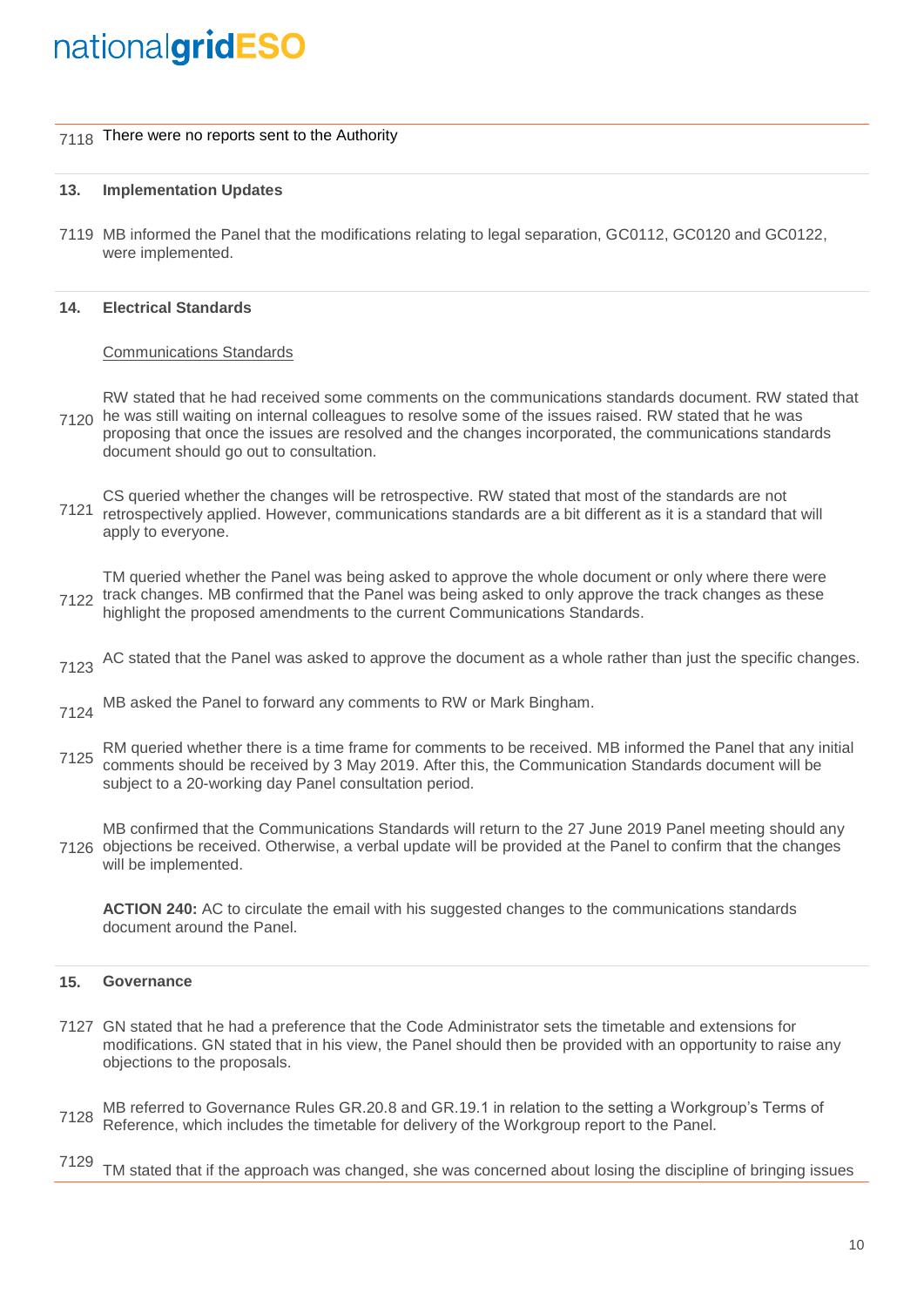with modifications back to the Panel.

- 7130 GN stated that he was concerned about the additional emails between Panel meetings that request extensions to modifications. GN stated that he was unclear whether any votes are being counted and what happens if a Panel member does not reply. The issue raised concerned decisions by email between Panel meetings.
- 7131 with a modification timetable extension request, the only thing they can do is request the modification report. In JC raised concern that the Panel has limited power as to what it can do. In the event that they do not agree the event that this does not exist, there is no consequence.
- 7132 RW raised a concern that is silence is taken to mean assent then things may be inadvertently agreed without active consideration. Although there were not a lot of responses to the recent email requests for extensions, it provides an audit trail in the absence of minutes that everyone has seen it. RW further stated that where an extension request is made, the Panel can ask for monthly updates by the chair which provides the Panel an opportunity to ask questions.
- 7133 MB confirmed that in the event that the Workgroup report is not available, the Panel can request for the work completed to date to be provided to the Panel.
- 7134 The Panel agreed that they would like Code Administrator to retain the current extension request process.
- **16. Grid Code Development Forum and Workgroup Day(s)**
- 7135 MB informed the Panel that the April 2019 Grid Code Development Forum was cancelled due to a lack agenda items.
- $_{7136}$  MB informed the Panel that on 10 April 2019 two Workgroups were held, namely GC0107/113 and GC0117.
- 7137 MB informed the Panel that GC0103 was scheduled for 11 April 2019 but this Workgroup meeting was cancelled due to not meeting the required quoracy.

#### **17. Standing items**

- 7138 MB informed the Panel that he sought an update in relation to the Distribution Code but to date has not received the requested update.
- 7139 MB informed the Panel that the Joint European Stakeholder Group was cancelled due to a lack of business. MB confirmed that the next meeting is scheduled for 14 May 2019 at Elexon's offices.

#### **18. Horizon Scanning**

- 7140 MB informed the Panel that the slide has been included in the pack for information.
- 7141 AC queried whether there was anything on the Emergency and Restoration mapping plan to be added to the horizon scan?
- 7142 GN stated that the Electricity System Operator has an aspiration for decarbonisation by 2025 and queried whether there was anything in the Grid Code in terms of modification changes that are required to meet this target?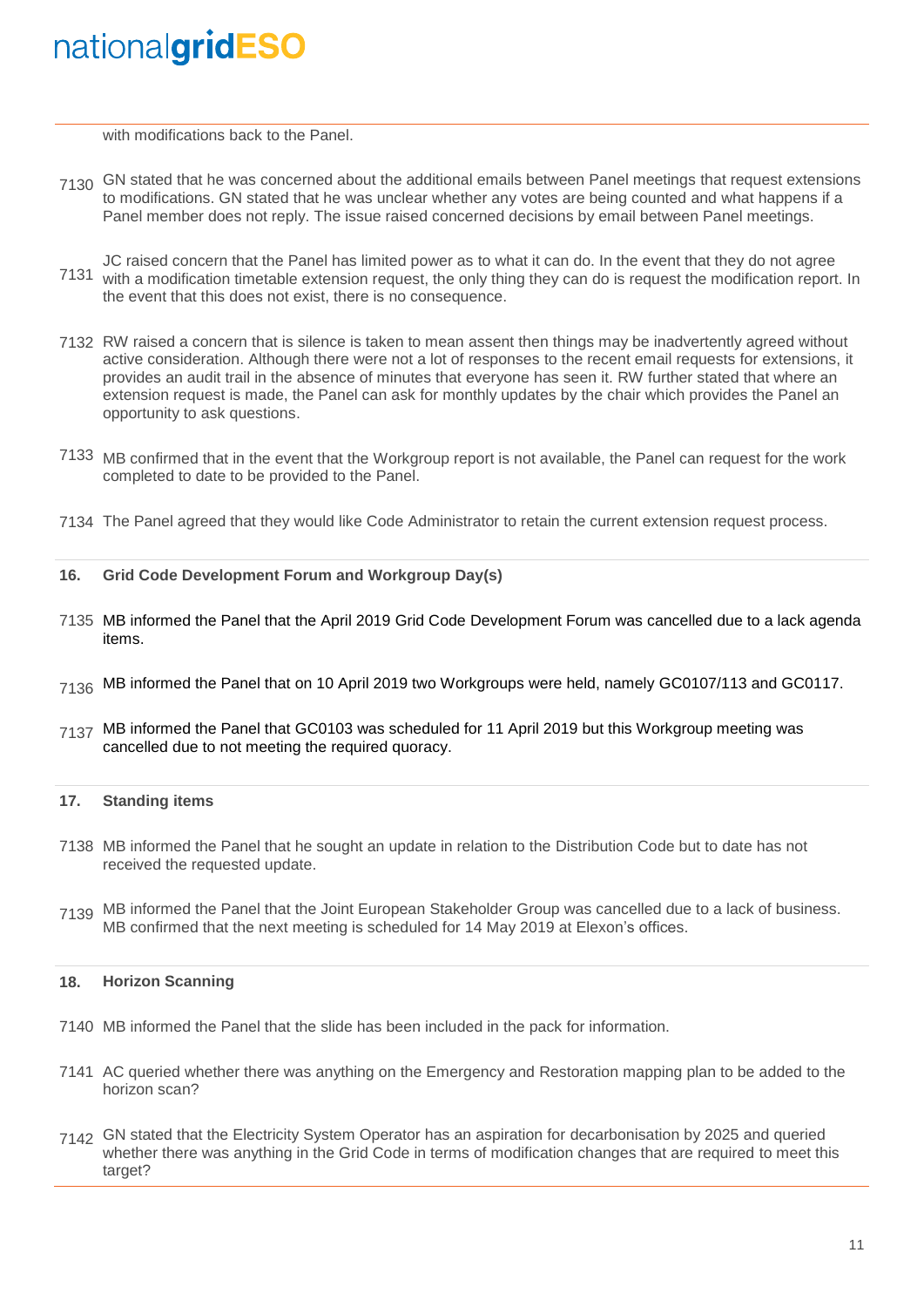TM stated that wider horizon scanning for other work streams that may impact on the Grid Code should also be added to the document.

7143

**ACTION 241**: Code Administrator to review and update Horizon Scan ready for next Panel meeting.

7144 RL asked for a presentation and update in relation to the Grid Code from the work ongoing in the Operability Forum. RW agreed that relevant items from the Operability Forum for the Panel should be added to the agenda in future.

**ACTION 242:** Code Administrator to add to the agenda an update on the Operability Forum.

#### **19. Plan on a page**

- 7145 JH introduced the Plan on a Page item to the Panel.
- 7146 JH stated that the Plan on a Page sets out where the active modifications are in terms of the modification process in terms of the stage gates. JH informed the Panel that the aim of the document was to provide a visual update in relation to where the modifications are in the process.
- 7147 JH stated that he had included an example in the slide pack, which has a number of CUSC modifications included but this could be updated to reflect the current active Grid Code modifications.
- 7148 JH informed the Panel that the example included within the slide pack is based on a 3 month projection of where the modifications are likely to be but that if the Panel thought it was useful, it could be extended to 6 months. RL stated that the intention of the Plan on a Page is show the trajectory of the current modifications and it is useful to see where the modifications could be and what actions need to take place to ensure progress is made.
- 7149 JH stated that a traditional traffic light system was used to indication the status of the modifications. Furthermore, JH stated that on the interactive version, interested parties can click the modification to find out more information.
- 7150 JH informed the Panel that an alternative version is a linear Plan on a Page. This is a spreadsheet that details the currently active modifications. JH requested that the Panel review the spreadsheet which would be circulated following the Panel meeting and forward any feedback to the Grid Code or CUSC email address.

**ACTION 243:** The Panel to review the Plan on a Page spreadsheet and provide any comments or feedback on this to JH through the Grid Code or CUSC email addresses. JH to attend next Panel meeting to confirm preferred option and next steps.

- 7151 AC queried whether there was a difference in terms of time and effort and therefore cost for the interactive Plan on a Page in comparison to the linear version.
- 7152 JH confirmed that the interactive version takes a bit more time and effort to set up but once it is set up, the updating is similar in terms of time and effort to complete.

### **20. AOB**